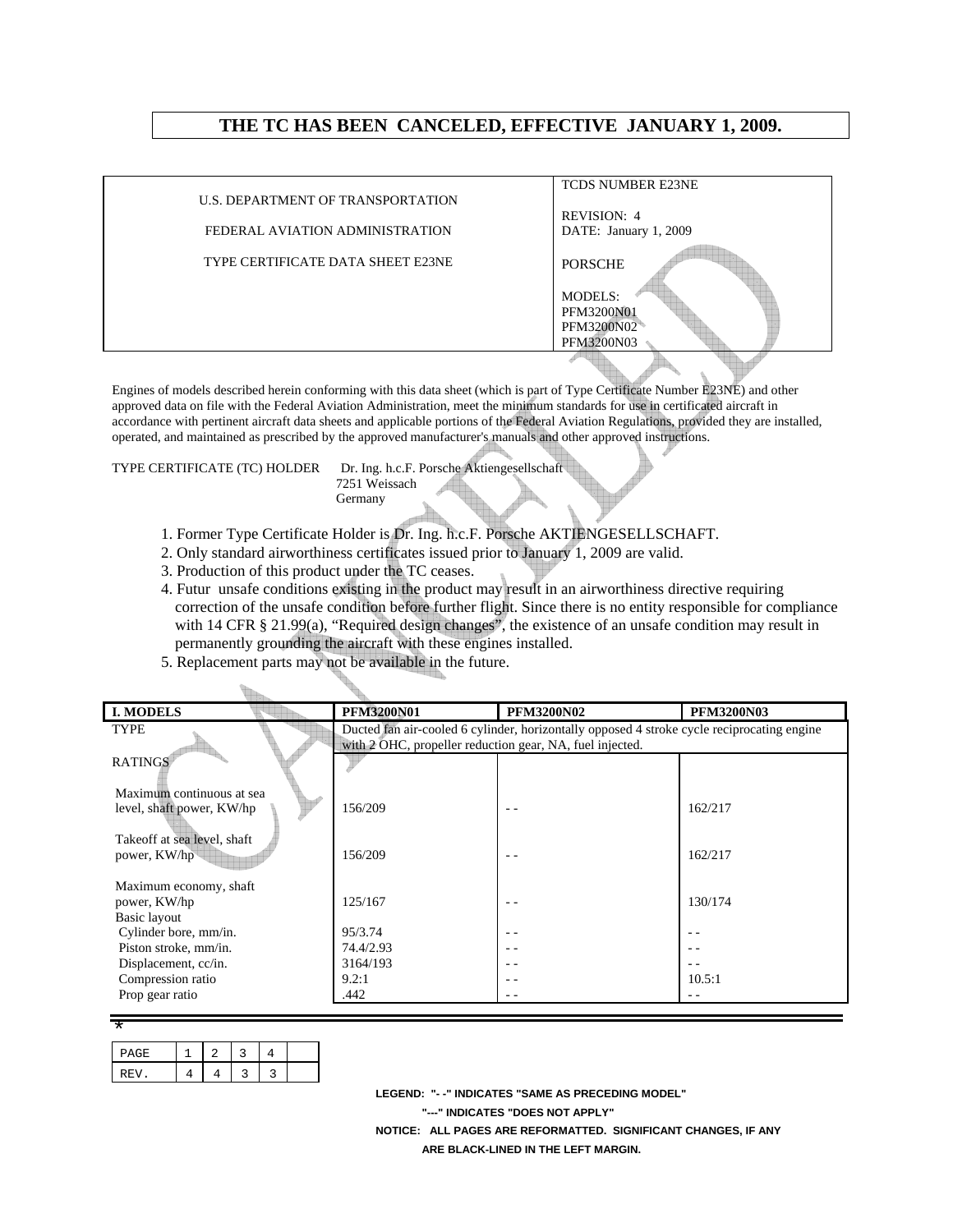| <b>COMPONENTS</b>              |                                                                                                                                                                    |                   |                   |
|--------------------------------|--------------------------------------------------------------------------------------------------------------------------------------------------------------------|-------------------|-------------------|
| Fuel control                   | Bosch/Teldix<br>P/N 0 438 060 056<br>$ -$                                                                                                                          |                   |                   |
| Fuel pump                      | Bosch/Teldix<br>P/N 0 580 254 944                                                                                                                                  |                   |                   |
| Ignition system                | Magneti Marelli-system<br>No. 71505405, spark plug:                                                                                                                |                   |                   |
| Alternators<br>35A             | Bosch WB 4 DTC<br>Bosch/Teldix P/N's<br>0 120 488 113                                                                                                              |                   |                   |
| 55A                            | 0 120 469 826                                                                                                                                                      |                   |                   |
| 70A                            | 0 120 468 021                                                                                                                                                      |                   |                   |
| <b>Starter</b>                 | Bosch P/N 0 001 111 001                                                                                                                                            |                   |                   |
|                                |                                                                                                                                                                    |                   |                   |
| <b>I. MODELS</b>               | <b>PFM3200N01</b>                                                                                                                                                  | <b>PFM3200N02</b> | <b>PFM3200N03</b> |
| PRINCIPAL DIMENSIONS           |                                                                                                                                                                    |                   |                   |
| Length, mm/in.                 | 973/38.31                                                                                                                                                          |                   |                   |
| Width, mm/in.                  | 854/33.62                                                                                                                                                          |                   |                   |
| Height, mm/in.                 | 610/24.02                                                                                                                                                          |                   |                   |
| WEIGHT (dry)                   |                                                                                                                                                                    |                   |                   |
| Basic engine, kg/lbs.          | 179.2/402.9                                                                                                                                                        |                   |                   |
| (excludes exhaust system)      |                                                                                                                                                                    |                   |                   |
| CENTER OF GRAVITY (excludes    |                                                                                                                                                                    |                   |                   |
| exhaust system, propeller      |                                                                                                                                                                    |                   |                   |
| governor, air pumps)           |                                                                                                                                                                    |                   |                   |
| Rear from prop flange, mm/in.  | 500/19.69                                                                                                                                                          |                   |                   |
| Below axis of prop centerline, |                                                                                                                                                                    |                   |                   |
| Mm/in.                         | 120/4.72                                                                                                                                                           |                   |                   |
| Left of axis of prop, mm/in.   | 8/0.315                                                                                                                                                            |                   |                   |
| FUEL (See NOTE 8)              |                                                                                                                                                                    |                   |                   |
| OIL (See NOTE 9)               |                                                                                                                                                                    |                   |                   |
|                                |                                                                                                                                                                    |                   |                   |
| <b>CERTIFICATION BASIS</b>     | FAR 33, effective February 1, 1965, Amendment 9. Type Certificate No. E23NE, issued                                                                                |                   |                   |
|                                | August 30, 1985.                                                                                                                                                   |                   |                   |
|                                |                                                                                                                                                                    |                   |                   |
|                                | The aviation authority for Germany, Luftfahrt-Bundesamt, originally type certificated this                                                                         |                   |                   |
|                                | engine. The FAA validated this product under U.S. Type certificate Number E23NE.<br>Effective September 28, 2003, the European Aviation Safety Agency (EASA) began |                   |                   |
|                                | oversight of this product on behalf of Germany.                                                                                                                    |                   |                   |
|                                |                                                                                                                                                                    |                   |                   |
|                                | EASA issued Certification Information No: 2008-02, dated July 1, 2008, to                                                                                          |                   |                   |
|                                | revoke its type certificate for the Porsche PFM3200 series engines.                                                                                                |                   |                   |
|                                |                                                                                                                                                                    |                   |                   |
| <b>IMPORT REQUIREMENTS</b>     |                                                                                                                                                                    |                   |                   |
|                                | As of January 1, 2009, new product is no longer eligible for import                                                                                                |                   |                   |
|                                | to the United States.                                                                                                                                              |                   |                   |
|                                |                                                                                                                                                                    |                   |                   |
|                                |                                                                                                                                                                    |                   |                   |
|                                |                                                                                                                                                                    |                   |                   |
|                                | <b>NOTES</b>                                                                                                                                                       |                   |                   |
|                                |                                                                                                                                                                    |                   |                   |
| NOTE 1.                        | The above engine models incorporate the following characteristics:                                                                                                 |                   |                   |
|                                |                                                                                                                                                                    |                   |                   |

| Model                              | Characteristic                                                                                      |
|------------------------------------|-----------------------------------------------------------------------------------------------------|
| N <sub>01</sub><br>N <sub>02</sub> | Oil cooler in return line, thermostat not on engine.<br>Full flow oil cooler, thermostat on engine. |
| N <sub>03</sub>                    | Basically N01 with higher power output, use AVGAS only.                                             |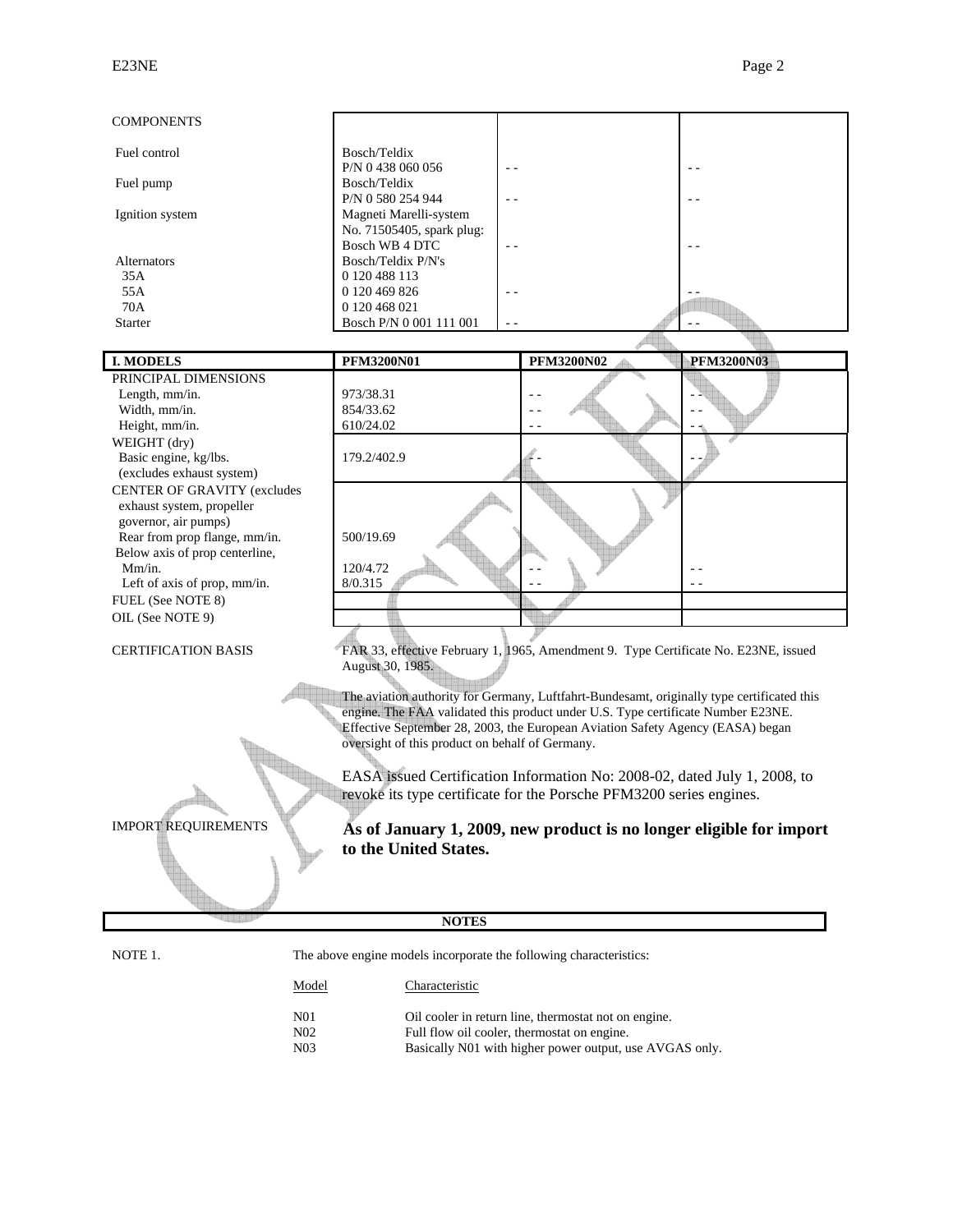| NOTE 2.                                                              |                 |                                         | The following accessory drive provisions are incorporated: |               |                                                                                                         |                                                                                                                                          |
|----------------------------------------------------------------------|-----------------|-----------------------------------------|------------------------------------------------------------|---------------|---------------------------------------------------------------------------------------------------------|------------------------------------------------------------------------------------------------------------------------------------------|
|                                                                      |                 | <b>Speed Ratio</b>                      | Maximum Torque (Nm/lb.-in.)                                |               | Overhang                                                                                                |                                                                                                                                          |
| Drive                                                                | Rotation        | to Engine                               | Continuous                                                 | <b>Static</b> | $(Nm/lb.-in.)$                                                                                          | <b>Type of Drive</b>                                                                                                                     |
| Starter                                                              | CW              | 14.33:1                                 | 11.97.3                                                    | 19/168        | 3.5/31                                                                                                  | *                                                                                                                                        |
| Alternator                                                           | <b>CCW</b>      | 1.663:1                                 | 7/62                                                       | 90/796        | 5.74/50.8                                                                                               | $\ast$                                                                                                                                   |
| Vacuum Pump                                                          | CW              | 0.553:1                                 | 3/26.5                                                     | 30/265        | .35/3.1                                                                                                 | <b>AND 20000</b>                                                                                                                         |
| Propeller Governor                                                   | <b>CCW</b>      | 0.371:1                                 | 2/17.7                                                     | 45/398        | 1.3/11.5                                                                                                | <b>AND 20010</b>                                                                                                                         |
| <b>High Tension</b><br>Distributor                                   | <b>CCW</b>      | 0.5:1                                   | 0.1/0.9                                                    | 50/442        | 0.52/4.6                                                                                                |                                                                                                                                          |
| $CCW = Counterclockwise$                                             |                 |                                         |                                                            |               |                                                                                                         |                                                                                                                                          |
| $CW = Clockwise$<br>$* =$ supplied with engine as standard equipment |                 |                                         |                                                            |               |                                                                                                         |                                                                                                                                          |
|                                                                      |                 |                                         |                                                            |               |                                                                                                         |                                                                                                                                          |
| NOTE 3.                                                              |                 |                                         |                                                            |               | Ratings are based on ambient conditions: International Standard Atmosphere, sea level.                  |                                                                                                                                          |
| NOTE 4.                                                              |                 | Engine operating limits are as follows: |                                                            |               |                                                                                                         |                                                                                                                                          |
|                                                                      |                 | Engine                                  | Fuel                                                       | Oil           | Oil                                                                                                     | Fuel                                                                                                                                     |
|                                                                      | Power           | Speed,                                  | Flow                                                       | Pressure,     | Temperature,                                                                                            | Pressure                                                                                                                                 |
| Condition                                                            | KW/hp           | $rpm**$                                 | lb/hr.                                                     | psi           | $\phi$ C/ $\phi$ F                                                                                      | $\overline{\text{psi}}$                                                                                                                  |
| Takeoff and                                                          | 156/209*(N01,2) | $5,300+$                                | 110                                                        | 116           | 120/248                                                                                                 | 58-80                                                                                                                                    |
| Max. Cont.                                                           | 162/217*(N03)   |                                         |                                                            |               |                                                                                                         |                                                                                                                                          |
| Min. Idle                                                            |                 | $900***$                                | 5                                                          | 4.4           | 40/104                                                                                                  | 58-80                                                                                                                                    |
| <b>Starting</b>                                                      |                 |                                         |                                                            | 116           | $-25/-13$                                                                                               | 58-80                                                                                                                                    |
|                                                                      |                 |                                         |                                                            |               |                                                                                                         | *This rating is uninstalled power at sea level and 15 pC/59 pF air inlet temperature. Fuel enrichment is on providing best power output. |
| Power tolerance is $-0$ , $+5\%$ as delivered from Porsche.          |                 |                                         |                                                            |               |                                                                                                         |                                                                                                                                          |
| **Propeller speed is equal to .442 times the engine speed.           |                 |                                         |                                                            |               |                                                                                                         |                                                                                                                                          |
| ***Idle speed shall be set at 1100 to 1200 rpm.                      |                 |                                         |                                                            |               |                                                                                                         |                                                                                                                                          |
| +Allowed adjustment tolerance is +/- 1%                              |                 |                                         |                                                            |               |                                                                                                         |                                                                                                                                          |
| NOTE 5.                                                              |                 | <b>Installation Manual.</b>             |                                                            |               | External engine component maximum limiting temperatures are specified in the Porsche PFM3200            |                                                                                                                                          |
| NOTE 6.                                                              |                 | PFM3200 Operator's Manual.              |                                                            |               | Information regarding approved fuel filter and oil filter replacement parts is specified in the Porsche |                                                                                                                                          |
| NOTE 7.                                                              |                 |                                         | Installation Manual and/or Operator's Manual.              |               |                                                                                                         | The following fuels are eligible for the PFM3200 engine: Fuels conforming to the Porsche PFM3200                                         |
| NOTE 8.                                                              |                 |                                         | Installation Manual and/or Operator's Manual.              |               | The following oils are eligible for the PFM3200 engine: Oils conforming to the Porsche PFM3200          |                                                                                                                                          |
| NOTE 9.                                                              |                 |                                         |                                                            |               | Engine performance data are specified in the Porsche PFM3200 Installation Manual.                       |                                                                                                                                          |